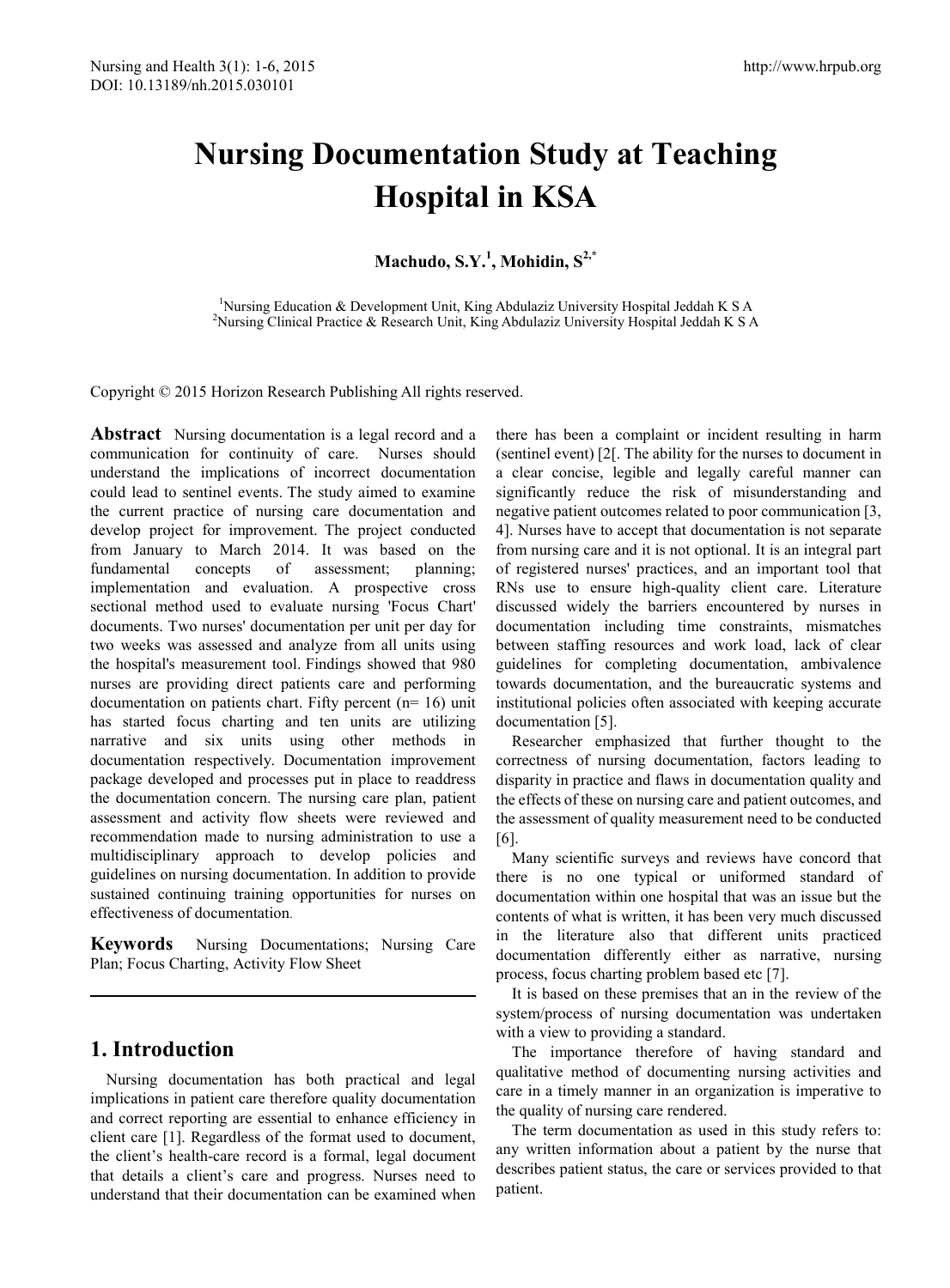

**Figure 1**. Study design

# **2. Materials and Methods**

#### **2.1. Study Objectives**

The aim of the study was to examine current nursing care documentation and to explore the reasons for the practice. The specific objectives are:

- to design the measuring tool
- to assess the nursing documentation practice
- to diagnose the common errors of nursing care documentation and
- to develop project kit

#### **2.2. Study Design**

A prospective cross sectional method was used to evaluate nursing care documents written by the nurses. The study was carried out between January 2014 and 31 March 2014.

The study phase was based on the fundamental concepts of assessment, planning, implementation and evaluation as given in figure 1.

The first phase started with assessment to diagnose the current practice, therefore baseline auditing was conducted and development of the study kit which consists of audit tool, documentation based policy/guidelines, initiation of education strategy and finally the evaluation audit guide to assess the outcome of the study.

### **2.3. Study Setting**

The study took place in an 800 bed capacity teaching facility care that provides all categories of services to patients in the secondary and tertiary levels which includes general Medical-Surgical wards, Critical Care units includes Neonatal and Pediatric Intensive Care units; Labor & Delivery, Obstetric & Gynae, Day Care, Emergency Department, Operating Room, Endoscopy, Out Patient Department, Specialist Clinics and Home Health Care and general clinics.

The hospital has a pool of 1140 nursing staff of which over 800 are providing direct care for patients. The facility has a functional nursing education unit operating a two tier roles, educating and clinical teaching to enhance and support nurses on the provision of high quality care.

#### **2.4. Study Implementation**

#### 2.4.1. Phase 1: Assessment & Diagnoses

In 2013 during an educational needs assessment in the clinical areas, nursing education department discovered that the nursing documentation lacked clarity in utilizing focus charting and also with no standard system of documentation. In 2005 focus charting was introduced as the mode of nursing documentation in the hospital. However, half of the units from the thorough assessment conducted revealed that there is still no one standard system of nursing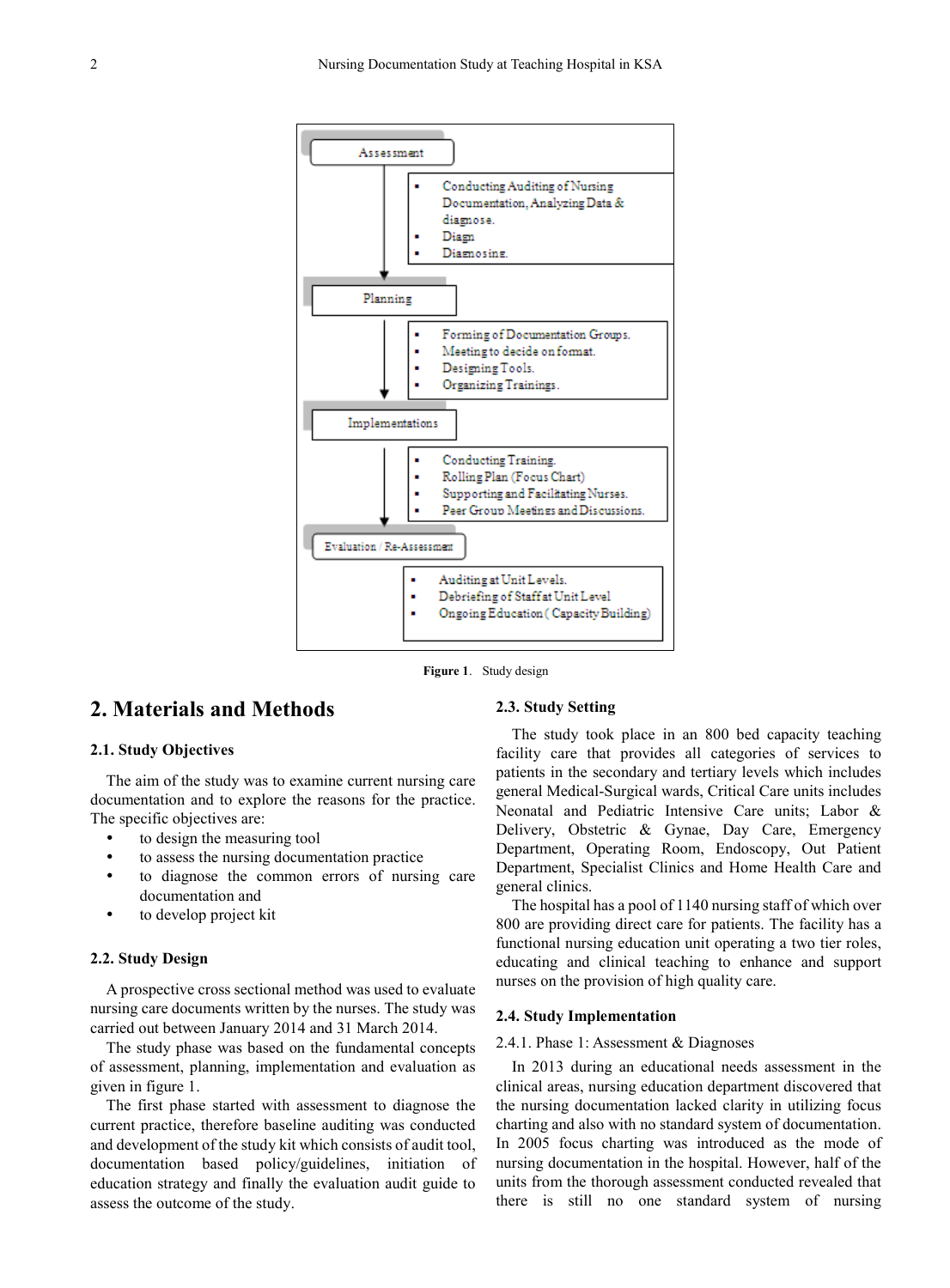documentation existing amongst all the 32 units till date.

At the end of the assessment the diagnoses made were:

- 1. There are areas or units with established focus charting system of documentation and is ongoing, yet some are ineffective and lack compliance to the hospital policy.
- 2. There are sixteen areas or units that have various types of documentation existed in some and none in other units, all with no standard system of documentation nevertheless some king of recordings are done based on the staff's discretion.

| Units with established focus charting. | Units without focus charting. |  |
|----------------------------------------|-------------------------------|--|
| Male Medical                           | Medical Intensive             |  |
| Female Medical                         | Surgical Intensive            |  |
| Male Surgical                          | <b>Out Patient</b>            |  |
| Female Surgical                        | Endoscopy                     |  |
| <b>Emergency Department</b>            | ESWL                          |  |
| Private One                            | Out Patient Dialysis          |  |
| Private Two                            | In Patient Dialysis           |  |
| Gynecology                             | Labor and Delivery            |  |
| Pediatrics Medical                     | <b>Obstetrics</b>             |  |
| Pediatric Step Down                    | Nursery                       |  |
| Pediatrics Surgical                    | Cardiac Critical              |  |
| Pediatrics Intensive Critical          | <b>Operating Room</b>         |  |
| Neonatal Intensive Critical            | Specialist Clinic             |  |
| Day Care                               | Cardiac Catheterization Lab.  |  |
| Home Health Care                       | Sleep laboratory              |  |
| Isolation                              | Respiratory Care              |  |
| 16 units                               | 16 units                      |  |

| Table 1. | List of units |
|----------|---------------|
|----------|---------------|

The assessment also uncovered that the records of nursing activities are performed based on individual Nurse's judgment; with no standardized form of documentation that is relative to the hospital documentation policy.

Results from the assessment carried out showed that 980 nurses are providing direct patients care and performing documentation on patients chart. Fifty percent (n= 16) unit has started focus charting and ten units and other six units are utilizing narrative and various methods in documentation respectively (Figure: 2)



**Figure 2** . Types of documentation

The reviewed hospital documentation related policies which dictate that "It is the policy of the organization that nursing documentation will be the focus charting that integrated nursing care plans". Focus charting was chosen because it encourages the clear identification of a focus for the nursing note and provides an understandable framework that fits well with the nursing process which nurses are already using. It also provides information within the nursing notes that is easy to locate as the reader can go to the appropriate focus and see the patients' progress.

This necessitates the need for reshaping and redesigning the nursing care documentation system for effective and efficient usage of focus charting in all units in this hospital. This situation requires the formation of documentation project team, with the aim of improving the standard of clinical documentation and adherence to the hospital's documentation policy.

#### 2.4.2. Phase 2: Planning Strategy and Process

In order to achieve the goal of effective and total implementation of focus charting nursing documentation as per the standard of the policy, In order to achieve the goal of effective and total implementation of focus charting nursing documentation as per the standard of the policy, it was decided that first strategy was to identify and build a group of able nurses with right pedigree and expertise to accomplish the project.

Therefore the team to focus on documentation project was created. The group was assembled and met to brainstorm on the modality and organization on the project, building training and responsibilities. Also to discuss those tools that needs review and redesigning.

The course in the project was first training the champions; second designs tools for assessment, educating the staff and finally conduct continuous monitoring with auditing and periodical units visits.



**Figure 3**. Graphic representation of the Planning Phase

#### 2.4.3. Phase 3: Implementation

The summary of the project implementation phase as shown in the table 2.

#### A. Training the champions

Champions were selected from the clinical instructors, nurse educators and nursing staffs that have shown good and sustained documentation skills based on edited samples of patients' focus charting in their units. This team was given refresher training on focus charting documentation that incorporates nursing care plans. The emphasis on the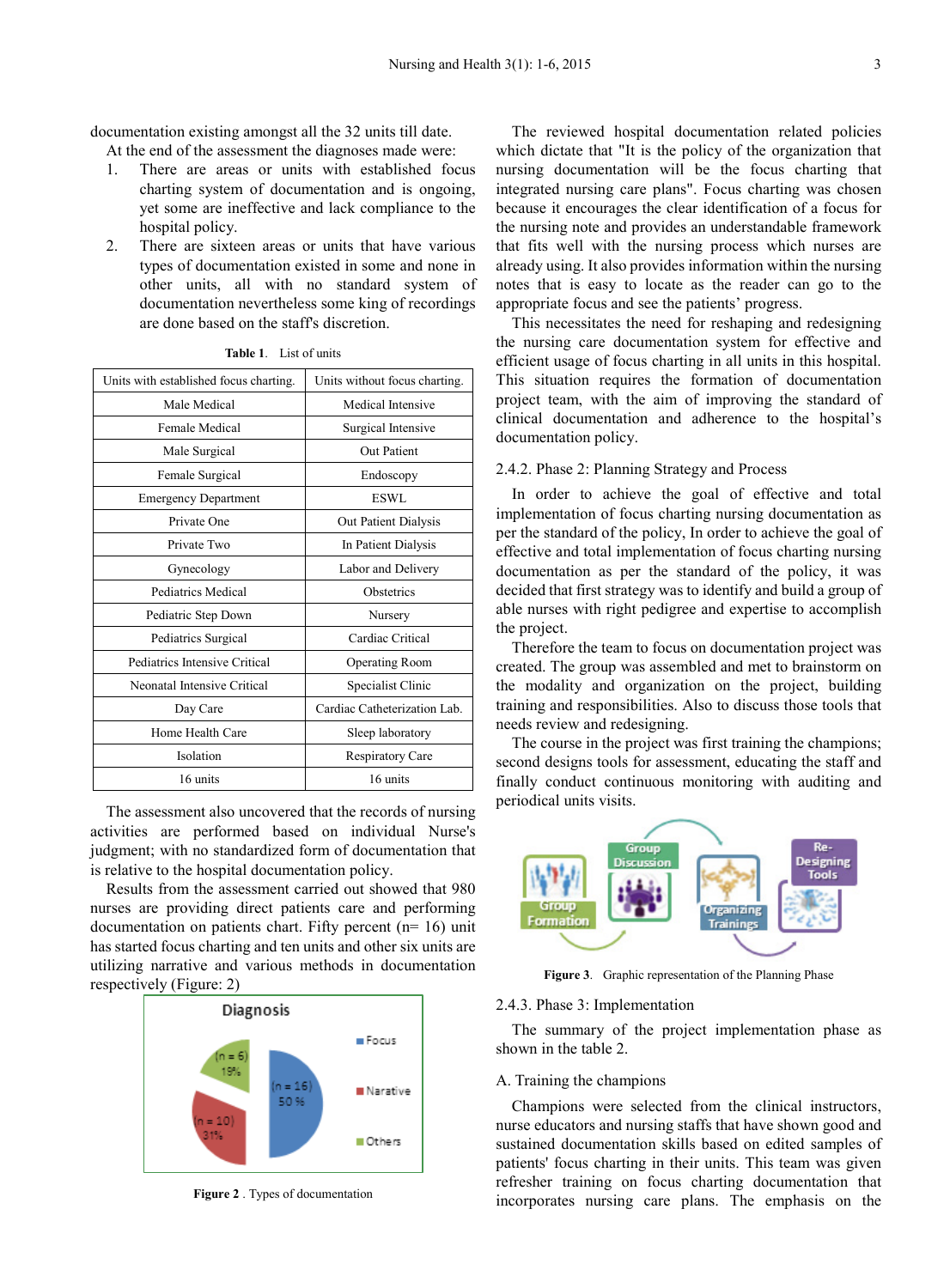program was the use of nursing assessment tools as a base for nursing care planning and how to assess patients using the assessment tool based on activities of daily living (ADL); and documentation process. The workshop also dealt with the construction of integrated nursing care plan as part of the incorporation to the focus charting.

**Table 2.** Project implementation

|    | Conduct Training to the Champions          |
|----|--------------------------------------------|
| ٥  | Divided into two groups                    |
|    | Piloted the Program (Focus Chart)          |
| ۰  | Necessary changes made                     |
|    | January 2014 to 31th March 2014            |
|    | Supported & facilitated nurses in clinical |
|    | areas                                      |
| ٥  | Created activity flow sheet for Critical & |
|    | Ambulatory Care                            |
| o. | Reviewed Patient's Assessment Sheet        |
| ō  | Reviewed Quality Assessment Tool           |
|    | Peer Group Meeting & Discussion            |
|    | Sharing ideas & learning from others       |

The Clinical Instructors (CIs) were grouped according to clinical specialty similarities such as those in the critical areas as one entity, Obstetric, Nursery, Labor and Delivery in another team while the Ambulatory Care the third; and Medical Surgical as the fourth. Those specialized care settings such as Emergency Department, Operating Room, and Specialty Clinics that can not fit to the groupings worked as unique entities.

The training conducted as a workshop was attended by 32 participants including the clinical instructors, nurse educators and nursing staffs as representatives of those units without designated CI's. The training included short power point presentation on Focus charting and how to construct nursing care plan followed by hands on writers work shop.

Their function was to work with staff nurses on the ground at unit level by coaching and guiding them, to make sure that nursing documentation namely focus charting is done accordingly and fully in conformity to the hospital's policy requirement.

Those identified areas in hospital that have not introduced the focus charting documentation were placed in a special group. Series of meetings were held with their head nurses, and clinical instructors to first, identify the reasons the prevented the introduction of the focus charting model of documentation, and map out the strategy to build their capacities and put in place structures prior to implementation of the focus charting system of documentation.

#### B. Designing tool

The first challenge was to design the standard tool to conduct the continuous assessment to assess the compliance to focus charting documentation, like unique specific assessment tools - As part of objective assessment guideline, a simple checklist was extracted from the hospital existing quality tool and documentation policy to help produce a

standard audit guide to the entire units and improve reliable. The reviewed tool concentrated on nursing notes and was tested in the areas of admission assessment & care plan in the Emergency Department and Inpatient units.

The ward/units representatives developed the unit specific tools: Patient assessment checklists for Critical Care, Intermediate Care that includes Day Care, Out Patient Department, Specialist Clinics, ESWL, Radiology, Endoscopy and Out Patient Dialysis); Labor and Delivery/Obstetric and Nursery Care.

The education developed materials (assessment checklists and the patients' activity flow sheets) were presented to the hospital main documentation committee attention for vetting, approval and adaptation prior to use in the units. The activity flow sheets are for recording of routine care rendered by nurses that are too numerous to be documented on the focus chart instrument.

#### Educating the clinical staff

Development of a new patient focused assessment checklist and activity flow sheets which were created for the routine records of nursing activities to overcome the cumbersome routine to recording on the focus chart necessitated scheduled training on how to construction care plans, write effective focus charting documentation and utilization of the activity flow sheet for documenting routine care was conducted at unit level by the champions for all the nursing staff.

On completion of training, a pilot program was conducted in the adult surgical critical care unit for two weeks; during this time, daily visit was carried out to support and review the documentation and adjust/guide the staff were necessary. Subsequently, Focus Charting was introduced to the rest of the sixteen units.

#### Continuous monitoring

Periodical visits and internal auditing by CI's was routinely made in the units as a form of motivation for staff to imbibe the culture of effective documentation as soon as an activity is carried out, and to provide opportunity for the staff to ask questions in areas of thought. To this, the Clinical Instructors (CIs) were directed to review daily two focus charting documentation notes in their areas and to guide the nurses accordingly.

This approach created confidence building within the staff as was noticed in the flow of inquiries received during these visits. In order to sustain the gains, and improve compliance, a champion forum was agreed upon to meet ones weekly to review any challenges encountered during the past week with a view to addressing them collectively. Also to learn from one another issues that arose and how they were resolved by the champions from different units.

In order to sustain the gains, and improve compliance, a champion forum was agreed upon to meet ones weekly to review any challenges encountered during the past week with a view to addressing collectively. Also to learn from one another issues that arose and how they were resolved the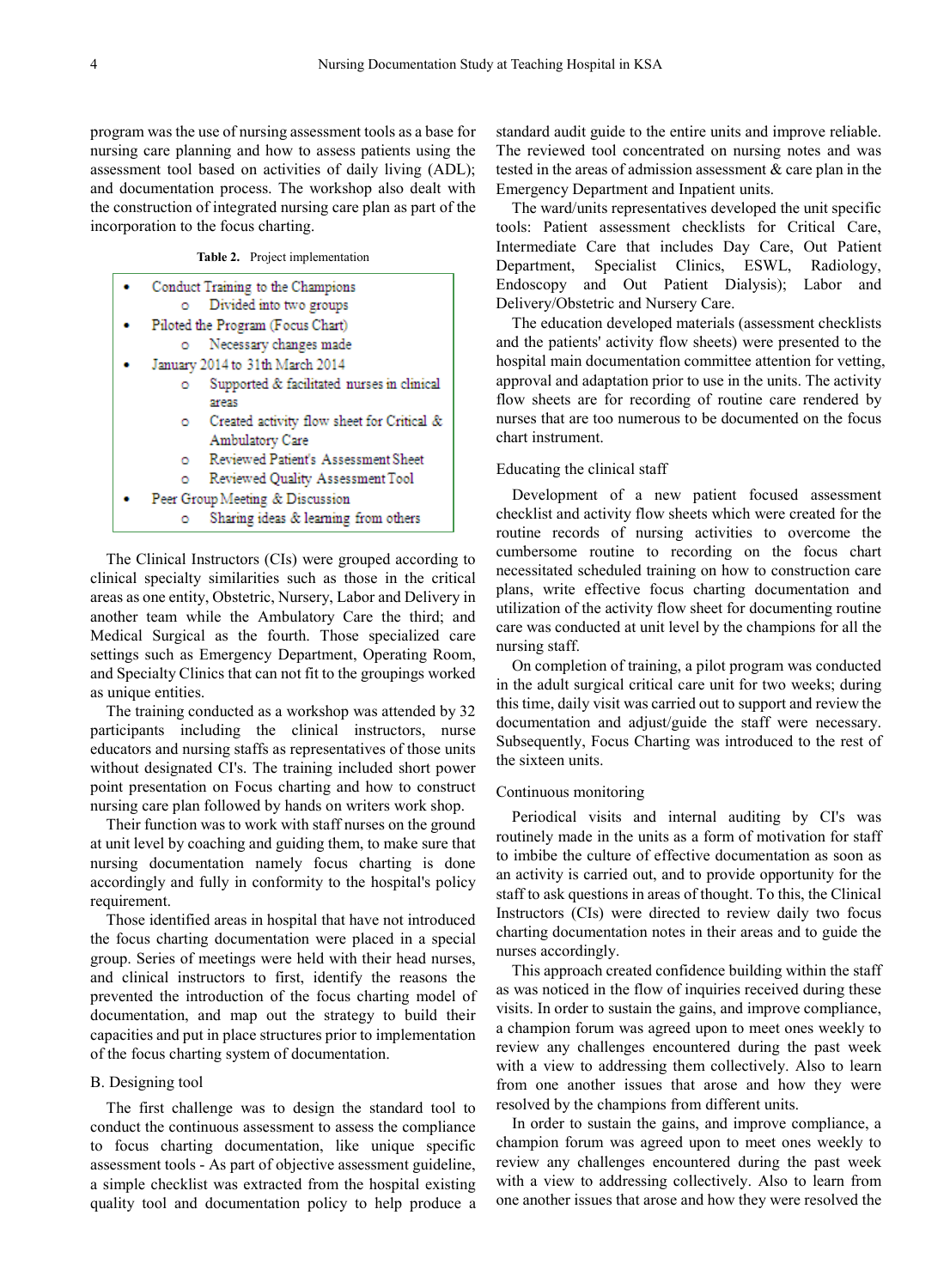champions from different units.

# **3. Discussion & Recommendation**

Nursing system of documentation in response to changes in health-care delivery have evolved in recent years, and advanced technology has affected its expectations, therefore the quality of the documentation is a reflection of the standard of professional practice(s) and an indicator of the skilled and safe care provided which should be timely, meticulous, appropriate, accurate to meet the obligations of registered nursing requirement while minimizing legal involvement due to inaccurate or deficient documentation as attested by majority of nursing researches. [1, 2, 3, 4].

Evidence of studies also supported that proper nursing documentation provides evidence of the care delivered being and as part of medico-legal requirement; it also builds a database of nursing knowledge that can be used for research and quality assurance purposes; and justifies the cost of nursing in the health care system [8]

This project gave depth attention to the standardization of nursing documentation practice and the factors that lead to variation in practice which may cause the flaws in documentation quality [6]. Maintaining quality and standard practice in nursing documentation is important [7]. to promote a structured, consistent and effective communication [4] to ensure the continuity of care and patients safety [4. 9, 10].

The quality of the documentation is a reflection of the standard of the nurses' practice [7, 9], it could be an indicator of the skilled and safe care practiced by the nurses.

Research confirmed that nursing documentation should be timely, meticulous, appropriate, and accurate to meet the obligations of registered nursing requirement while minimizing legal involvement due to inaccurate or deficient documentation [1, 4, 11, 12].

Barriers have been identified in this project and the opportunities to improve the efficiency of nursing documentation have been placed. The next stage of this project is to review the effectiveness of the method of documentation through the utilization of a specific audit tool.

Alongside this the plan is to continue regular education of the nursing staff on issues related to focus charting in order to fully imbibe this change into daily nursing practice. The nursing organizations that are struggling with documentation issue can conquer it by using focus charting model as it is easily adaptable to different clinical situations and supports nurses to provide legally prudent information related to their patients' care. There are hopes for the nursing documentation and record; processes are on the way to develop the model into electronic system that is user friendly and saves nursing time in the near future.

It is recommended that nursing administration to use a multidisciplinary approach to develop policies [13, 14] and guidelines on nursing care documentation and provide sustained continuing training opportunities for nurses on effectiveness of documentation and also aimed at putting the policy to improve daily use of standardized nursing languages.

Quality documentation and reporting are necessary to enhance efficient individualized client care [12].

Finally, recommendation for further research is imperative, that will pay more attention to the accuracy of nursing documentation, factors leading to variation in practice, flaws in documentation quality and the effects of these on nursing practice and patient outcomes.

Studies of this nature do come with limitations, those barriers that have been identified which is not limited to:

- Nurse availability during training. Due to units' needs for staffing, it was not possible to have all the projected champions and staff to attained trainings both at unit's level and or during the workshop; to this, repeated sessions were needed to augment until quite a number have been trained and recommendation for continuing training has also been proposed.
- Period required to effect change. As a process change requires time, therefore it is recommended that by the end of the year there will be an evaluation to identify the impact or otherwise of the project.
- Difficulty in transition from narrative to constructive form (care Plan) by users created 'resistance nurse perception' syndrome, especially
- when moving away from comfort zone to a new area. Constant support from documentation champions and nurse educators has strengthen staff confidence and proficiencies.

## **Acknowledgments**

We would like to thank the hospital and nursing administration for giving us the opportunity to work on this project and all the staff who supported us directly and indirectly during this project.

## **REFERENCES**

- [1] Blair W, Smith B. Nursing documentation: Frameworks and barriers. Contemporary Nurse: A Journal For The Australian Nursing Profession [serial on the Internet]. (2012, June), [cited December 9, 2014]; 41(2): 160-168.
- [2] Collins S, Cato K, Albers D, Scott K, Stetson P, Vawdrey D, et al. Relationship Between Nursing Documentation and Patients' Mortality. American Journal Of Critical Care [serial on the Internet]. (2013, July), [cited December 9, 2014]; 22(4): 306-313.
- [3] Yeung M, Lapinsky S, Granton J, Doran D, Cafazzo J. Examining nursing vital signs documentation workflow: barriers and opportunities in general internal medicine units. Journal Of Clinical Nursing [serial on the Internet]. (2012, Apr), [cited December 9, 2014]; 21(7/8): 975-982.